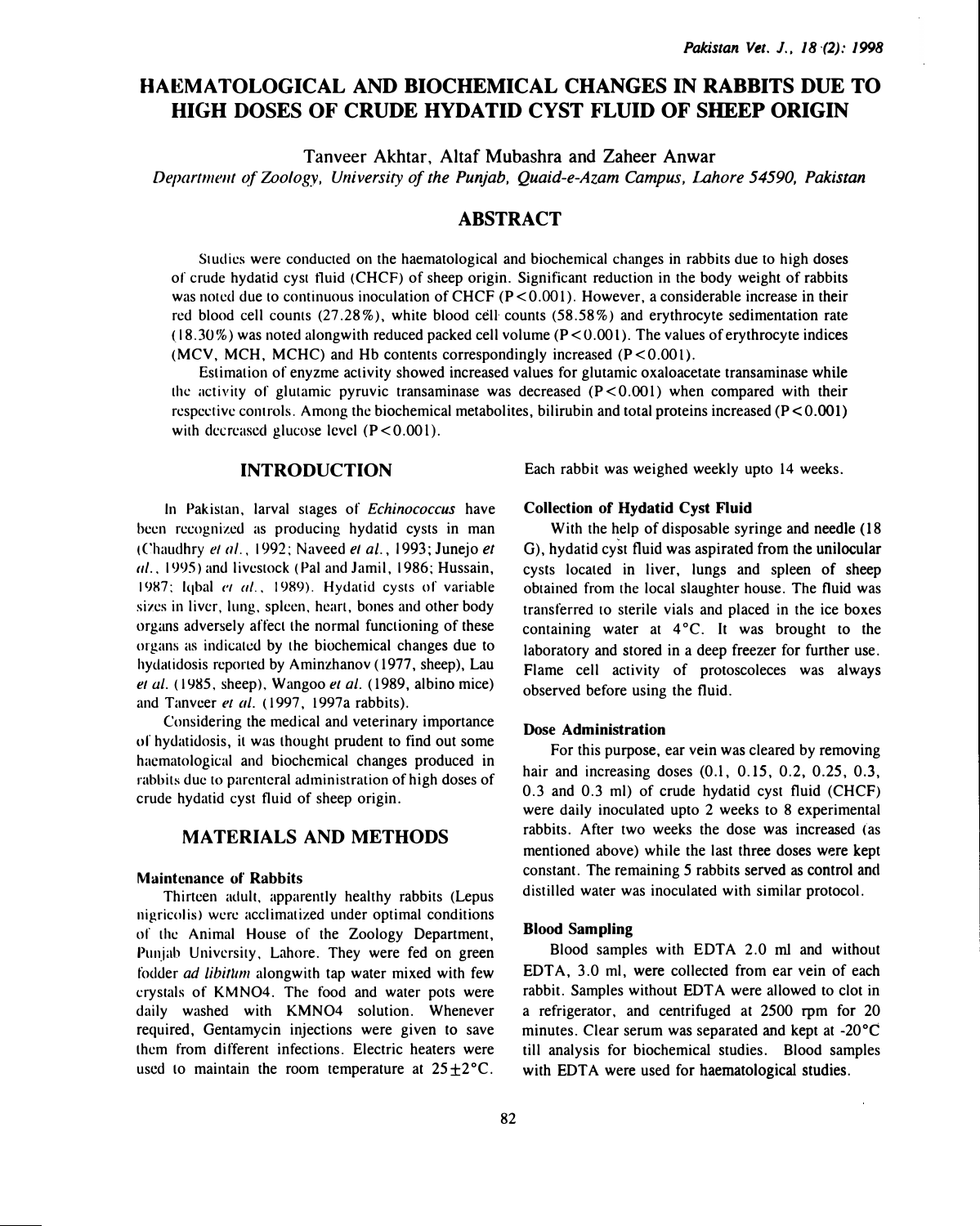83

#### Haematological Studies

Red blood cells (RBC), white blood cells (WBC), packed cell volume and erythrocyte sedimentation rate were estimated according to Dacie and Lewis (1991). Erythrocyte indices i.e., mean corpuscular volume (MCV), mean corpuscular haemoglobin (MCH) and mean corpuscular haemoglobin concentration (MCHC) were calculated as mentioned by Dacie and Lewis  $(1991)$ .

# Biochemical Studies

Unhaemolysed and clear serum was used for estimating glutamate pyruvic transaminase (GPT), glutamate oxaloacetate transaminase (GOT), glucose, bilirubin and plasma protiens. GOT and GPT were estimated according to Reitman and Frankel (1957). Glucose was estimated according to oxidase method. Bilirubin was estimated in the presence of caffeine by the reaction with diazotised sulfanilic acid. All these estimations were made by using Randox kits (U.K.). Plasma proteins were estimated by using Biuret method (Henry et al., 1974).

#### Statistical Analysis

The data were analysed by single factor analysis of variance and Student's 't' test (Steel and Torrie, 1981).

# RESULTS AND DISCUSSION

The results showed that uninterrupted inoculation of CHCF not only altered the haematology and blood biochemistry or rabbits but also affected their general appearance by making them sluggish, agile alongwith loss of hair and appetite. Present findings showing significant reduction in the body weight (Fig.  $1A$ ) due to CHCF inoculation are in accordance with the results reported by Pandey (1971) and Tanveer et al. (1997, l 997a). They have suggested that fluid seeping out of the cyst wall is responsible for damaging the surrounding cells thereby resulting in organ condemnation and weight reduction. In the present investigation besides weight loss, the experimental rabbits also showed loss of appetite and became slugglish and inactive with the passage of time.

In health, RBC count and Hb concentration are kept at normal level through a balance between the new formation and the destruction of old ones by the nature. In the present invetigation, the normal RBC level deviated on both sides (Fig. l B). Increased RBC counts may he due to oxygen tension in the blood or some severe heart disease (Eastham, 1985) or disturbance in the stable haemopoetic system of the animal due to

incoming CHCF. While their decrease can be attributed either to the slow production (due to disturbed haemopoetic system) or increased haemolysis (Guyton, 1993), increased blood cell destruction due to the enzymes present in the incoming CHCF (Farayha and Haddad, 1980) or most probably, CHCF has reduced the survival time of RBC (Aminzhanov, 1977; Wangoo et al., 1989).

It was further noted that experimental rabbits showed an overall increase in the Hb level (Fig. 1 C) alongwith some fluctuations, that can be attributed to increased haemolysis (Charles and Norman. 1966; Eastham, 1985; Dacie and Lewis, 1991). Continuous inoculation of CHCF in rabbits lead to leukocytosis in the present studies by incrased WBC counts (Fig. lD). Our findings are in accordance with the results reported by Aminzhanov (1977), Wangoo et al. (1989) and Tanveer et al. (1997, 1997a).

Present studies showed a continuous decline in PCV (Fig. lE) throughout the stipulated time period. In experimental rabbits maximum increase in MCHC was 37.54 per cent. Increased MCV and MCHC (Fig. 1F,G) observed due to inoculation of CHCF indicated macrocytic normochromic anaemia (Benjamin, 1985; Swarup et al., 1986) i.e., enlargement of erythrocytes (hypertrophic) to hold greater amount (37 .5%) of haemoglobin, to cope with the increasing demand of oxygen requirement. Rapid increase in the ESR in experimental rabbits was probably due to the toxicity of CHCF (Fig. 1H).

As far as the activity of enzymes is concerned, it was noted that in the beginning the experimental rabbits showed high GOT values (Fig. 2A). This is also confirmed by the decreasing GOT level with the pasage of time and increasing dose of CHCF. The higher levels in the start may be due to the presence of GOT already present in the incoming CHCF (Farayha and Haddad, 1980). Decreasing trend in GOT and increasing GPT levels (Fig. 2A, B) in experimental rabbits might be due to the increased selective permeability of hepatocytes or more damage of GOT (Animal's own and invading) than GPT due to the presence of lytic enzymes in CHCF (Jenssen and Bryant, 1969). However, increased GOT and GPT also indicates cellular response (necrosis of hepatic cells) or gluconeogenesis through which amino acids may be transmitted and utilized for energy requirements.

Glucose level of the experimental rabbits continuously declined (Fig. 2C) in response to the increasing dose and time which could be due to stress condition during which glucose is oxidized for energy production to cope the stress impact (Tufail et al.,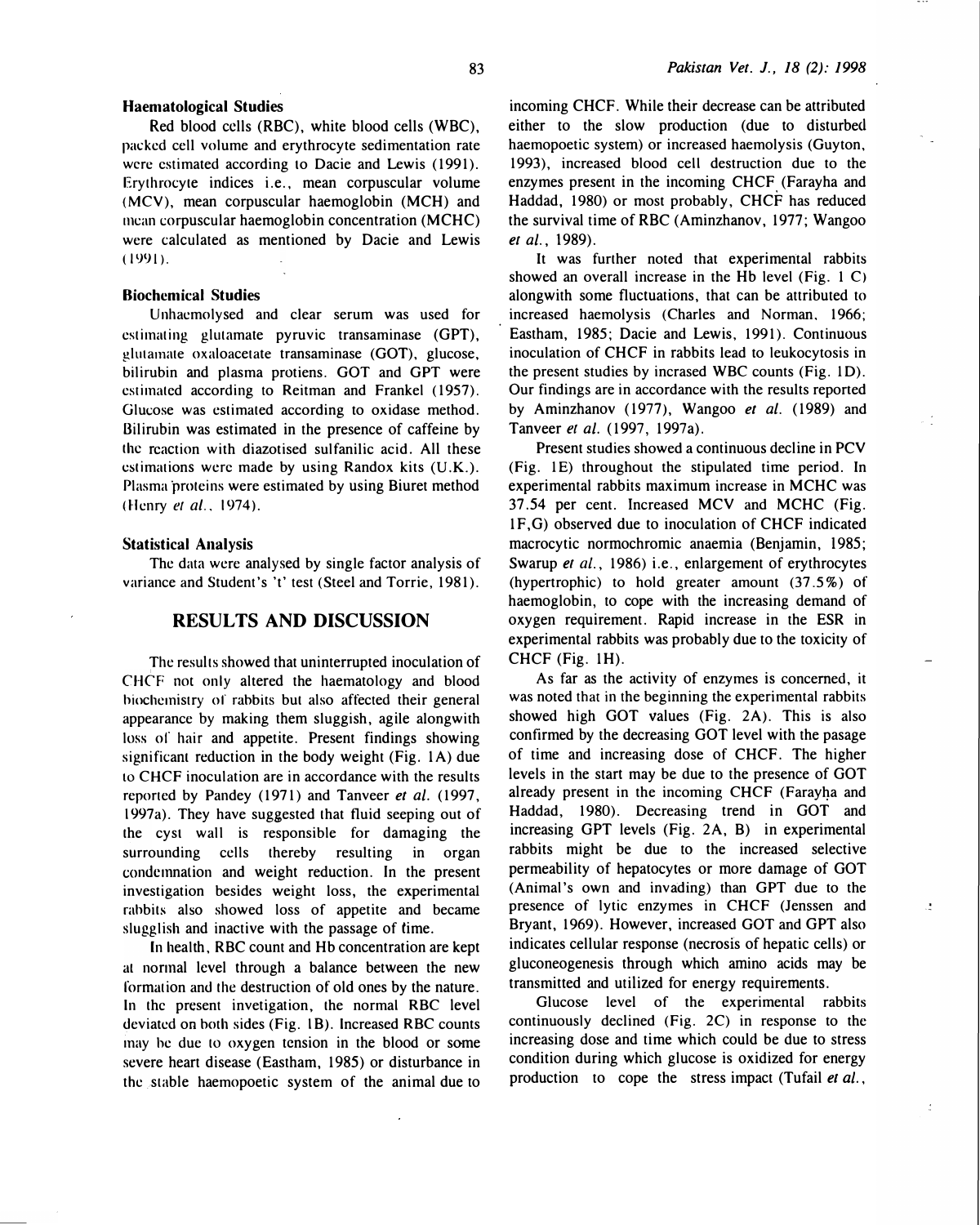

Fig. 1: Body weight and haematological changes in rabbits due to parenteral administration of different doses of crude hydatid cyst fluid. Values given are mean  $\pm$  S.D. of 5 control and 8 experimental rabbits for 14 weeks. (\*P<0.05; \*\*P<0.01; \*\*\*P<0.001; NS Non-significant)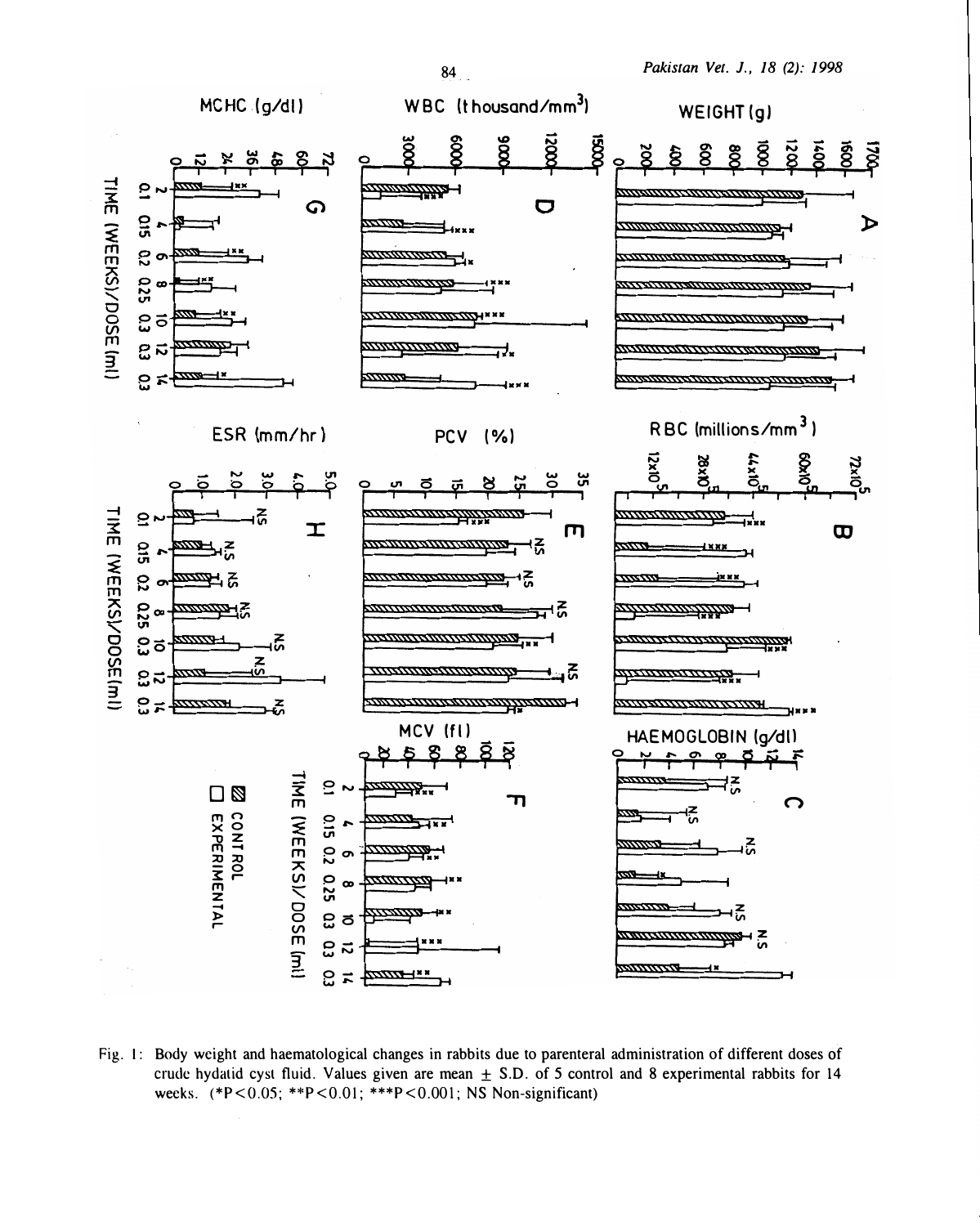

Fig. 2: Some biochemical changes in rabbits due to parenteral administration of different doses of crude hydatid cyst fluid. Values given are mean  $+$  S.D. of 5 control and 8 experimental rabbits for 14 weeks. (\*P<0.05; \*\*P<0.01; \*\*\*P<0.001; NS Non-significant)

1994). It has been further suggested that glucose might be forcefully catabolized by aerobic and anaerobic enzymes (Agosin et al., 1957) present in the protoscolcces. They have found kinase, myokinase, mannose isomerase and phosphatase in the protoscoleces. Our findings are in accordance with the work reported by Tanveer et al. (1997, 1997a).

Decreased levels of some metabolites like bilirubin

and plasma proteins (Fig. 2D,E) in the experimental rabbits were noted in the beginning but later on gradually increased. Decrease in these values may be in response to some proteolytic effect of CHCF, as it contained many lytic enzymes (Farayha and Haddad, 1980). Increase in the protein contetns may be attributed to incoming CHCF that already contained different kinds of proteins. Similar findings have earlier